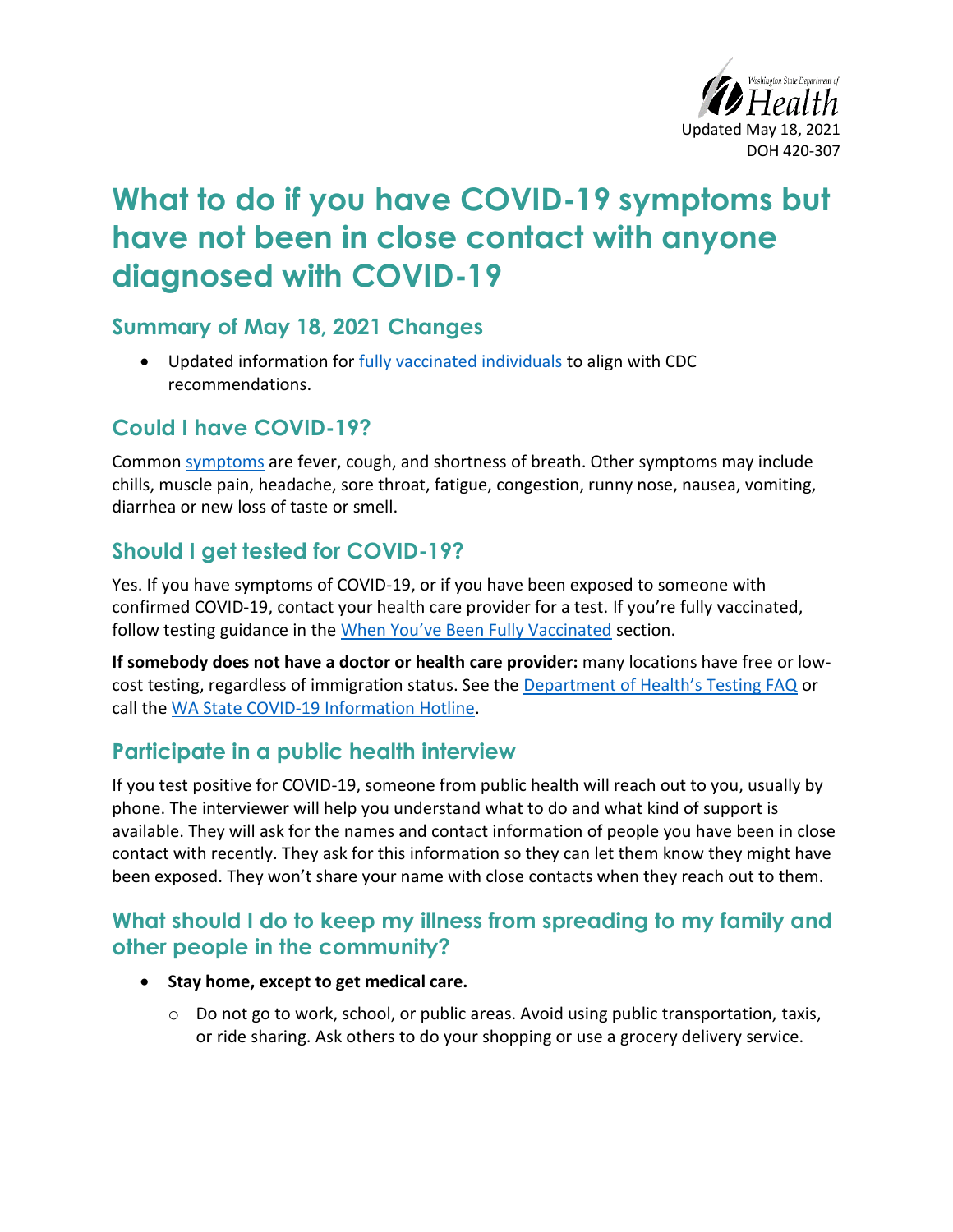- $\circ$  Call before you go to a healthcare provider and tell them you have COVID-19 or are being evaluated for COVID-19. Put on a face covering before you enter the building. These steps will help keep people in the office or waiting room from getting sick.
- **Separate yourself from other people and animals in your home.** 
	- o As much as possible, stay in a specific room and away from other people.
	- o Use a separate bathroom, if available.
	- $\circ$  Wear a cloth face covering when you are around others. If you cannot wear a face covering, other people should wear a face covering when they enter your room.
	- $\circ$  A cloth face covering is anything the completely covers your mouth and nose, and fits securely on the sides of your face and under your chin. It should be made of two or more layers of tightly woven fabric with ties or straps that go around your head or behind your ears. A face shield with a drape can be used by people with developmental, behavioral, or medical conditions that prevent them from wearing a cloth face covering. Face shields may also be used by children in childcare, day camp, and K-12 settings. In the workplace, masks or respirators may be required as they are more protective than cloth face coverings.
	- o Guidance from the Centers for Disease Control and Prevention (CDC) [recommends](https://www.cdc.gov/coronavirus/2019-ncov/your-health/effective-masks.html)  [strategies](https://www.cdc.gov/coronavirus/2019-ncov/your-health/effective-masks.html) to improve mask fitting to more effectively slow the spread of COVID-19. These strategies include wearing a cloth mask over a medical procedure mask, knotting the ear loops of a medical procedure mask, using a mask fitter, or using a nylon covering over a mask. In addition, DOH does not recommend the use of masks with exhalation valves or vents, or single layer bandanas and gaiters. (Respirators with exhalation valves are okay when used in accordance with guidance published by DOH and  $L&L.$ )
	- o It is important to wear a mask in all public settings combined with continued implementation of effective public health measures such as vaccination, physical distancing, hand hygiene, and isolation and quarantine.
	- $\circ$  Restrict contact with pets and other animals while sick. When possible, have another member of your household care for your animals. If you must care for your pet, wash your hands before and after you interact with pets and wear a face covering, if possible. Se[e COVID-19 and Animals](https://www.cdc.gov/coronavirus/2019-ncov/daily-life-coping/animals.html) for more information.
	- o Don't share personal items with people or pets, including dishes, drinking glasses, cups, utensils, towels, or bedding.
- **Maintain 6 feet of physical distance** from others at all times, even if using a mask.
- **Clean your hands often.** Wash hands with soap and water for at least 20 seconds. If soap and water are not available, use an alcohol-based hand sanitizer that has at least 60% alcohol. Avoid touching your face with unwashed hands.
- **Cover your coughs and sneezes with tissues**. Throw away the used tissues and then wash your hands.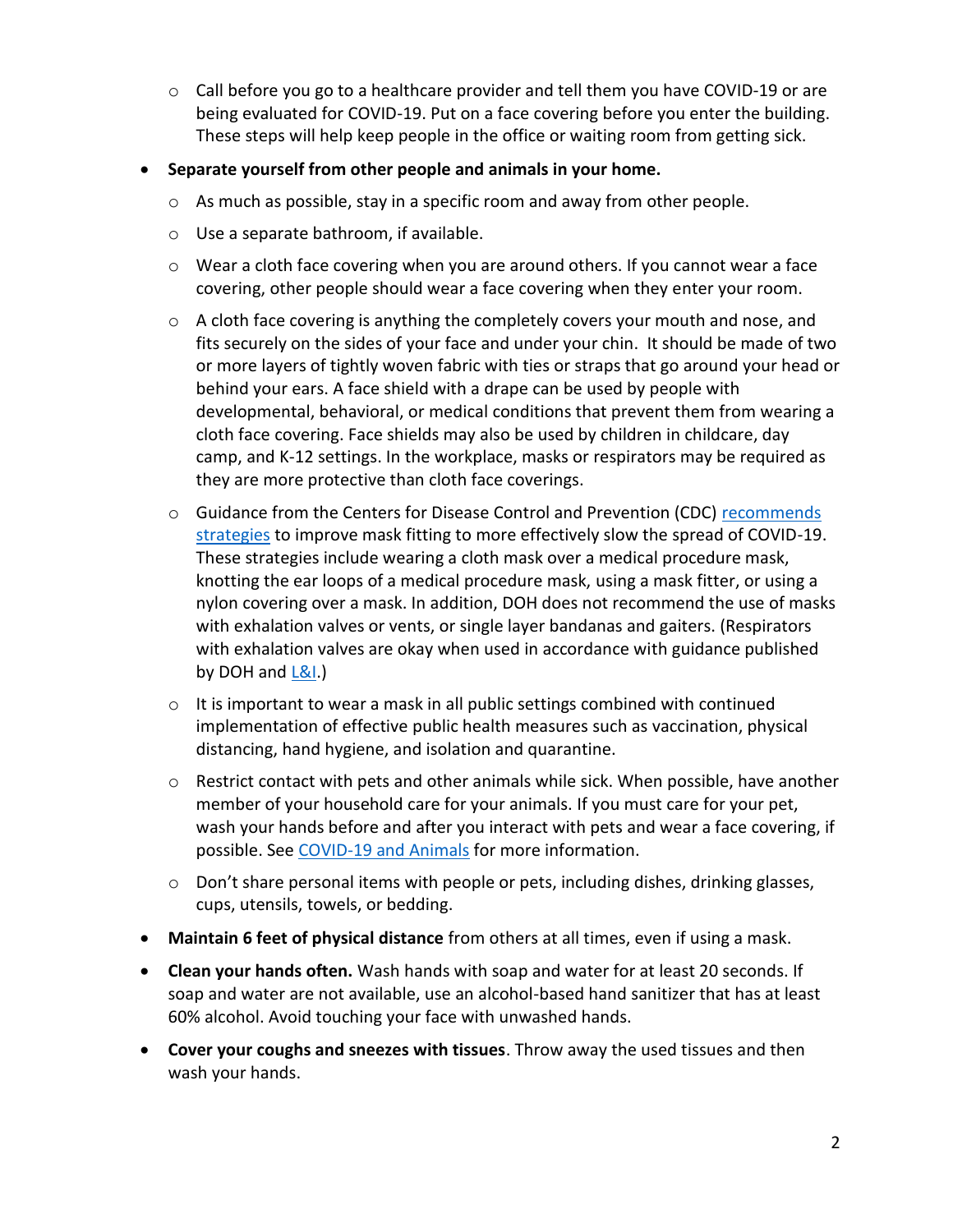• **Clean "high-touch" surfaces frequently**, including counters, tabletops, doorknobs, bathroom fixtures, toilets, phones, keyboards, tablets, and bedside tables. Use a household cleaning spray or wipe and follow the directions on the label.

## **Monitor your symptoms**

Get medical help right away if your symptoms get worse. Before you get care, call your health care provider and tell them that you have COVID-19 symptoms. Put on a face covering before you enter the health care facility to prevent the spread of germs to other people in the waiting room and exam rooms.

If you have a medical emergency and need to call 911, tell the dispatch staff that you have COVID-19 symptoms. If possible, put on a face covering before emergency services arrive.

## <span id="page-2-0"></span>**How long do I need to isolate myself?**

- 1. If you have confirmed or suspected COVID-19 and **have symptoms**, you can stop your home isolation when:
	- o You've been fever-free for at least 24 hours without the use of fever-reducing medication **AND**
	- o Your [symptoms](https://www.cdc.gov/coronavirus/2019-ncov/symptoms-testing/symptoms.html) have gotten better, **AND**
	- o At least 10 days have gone by since your symptoms first appeared.
- 2. If you tested positive for COVID-19, but **have not had any symptoms**, you can stop your home isolation when:
	- o At least 10 days have gone by since the date of your first positive COVID-19 test, **AND**
	- o You have not gotten sick with COVID-19.

More guidance is available for [people who have or are suspected to have COVID-19.](https://www.doh.wa.gov/Portals/1/Documents/1600/coronavirus/COVIDcasepositive.pdf)

### **What's the difference between isolation and quarantine?**

- **Isolation** is what you do if you have COVID-19 symptoms, are awaiting test results, or have tested positive for COVID-19. Isolation means you stay home and away from others (including household members) for the recommended [period of time](#page-2-0) to avoid spreading illness.
- **Quarantine** is what you do if you have been exposed to COVID-19. Quarantine means you stay home and away from others for the recommended [period of time](#page-2-1) in case you are infected and are contagious. Quarantine becomes isolation if you later test positive for COVID-19 or develop COVID-19 symptoms.

## <span id="page-2-1"></span>**How long is quarantine?**

Current quarantine recommendations are to stay in quarantine for 14 days after your last contact. **This is the safest option**. Monitor your symptoms during this time, and if you have any [COVID-19 symptoms](https://www.cdc.gov/coronavirus/2019-ncov/symptoms-testing/symptoms.html) during the 14 days, get tested. Certain high-risk settings or groups **should** use the 14-day quarantine option:

• People who work or stay in an acute or long-term healthcare setting.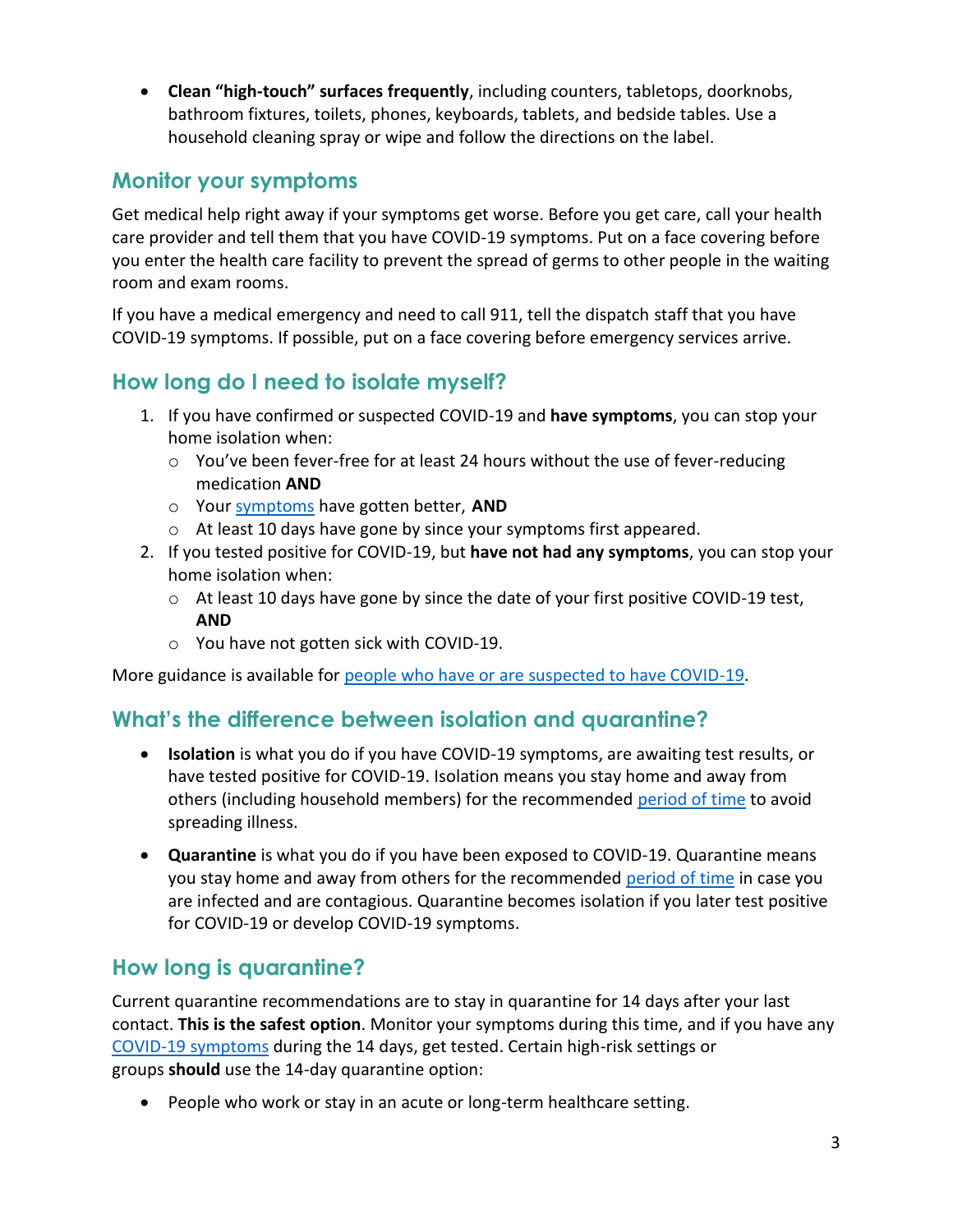- People who work or stay in a correctional facility.
- People who work or stay in a shelter or transitional housing.
- People who live in communal housing such as dormitories, fraternities or sororities.
- People who work in crowded work situations where physical distancing is impossible due to the nature of the work such as in a warehouse or factory.
- People who work on fishing or seafood processing vessels.

If this is not possible, stay in quarantine for 10 days after your last contact, without additional testing. If you have any COVID-19 symptoms during the 10 days, stay in quarantine the full 14 days and get tested. **Keep watching for symptoms until day 14.**

Under special circumstances it may be possible to end quarantine after 7 full days beginning after your last contact *if* you have been without symptoms *and* after receiving a negative result from a test (get tested no sooner than 48 hours before ending quarantine.) *This will depend on availability of testing resources.* **Keep watching for symptoms until day 14.**

<span id="page-3-0"></span>Consult your local health jurisdiction to determine the best option for your specific circumstances. See th[e When You're Fully Vaccinated Section](file://///doh/user/fr/sks5303/Documents/COVID-19%20Guidance%20and%20Ext%20Affairs/Guidance%20-%20in%20the%20works/420-308-COVIDPositive.docx%23_When_You’ve_Been) below for information on quarantine for fully vaccinated individuals.

# **When You've Been Fully Vaccinated**

People are considered fully vaccinated:

- 2 weeks after their second dose in a 2-dose series, like the Pfizer or Moderna vaccines, or
- 2 weeks after a single-dose vaccine, like Johnson & Johnson's Janssen vaccine.

If it has been less than 2 weeks since your final dose, or if you still need to get your second dose, you are NOT fully protected. Keep taking all [prevention measures](https://www.cdc.gov/coronavirus/2019-ncov/prevent-getting-sick/prevention.html) until you are fully vaccinated.

Per [CDC recommendations,](https://www.cdc.gov/coronavirus/2019-ncov/vaccines/fully-vaccinated-guidance.html) people who are fully vaccinated no longer need to wear face coverings or physically distance outdoors or indoors, except in these settings:

- Health care settings like hospitals, long-term care, or doctor's offices
- Correctional facilities
- Homeless shelters
- Schools

The **federal order** requiring masks on public transportation still applies.

Fully vaccinated individuals do not need to quarantine or get tested if identified as a close contact of someone who has COVID-19 unless symptomatic. If symptoms develop, follow [quarantine recommendations](https://www.doh.wa.gov/Emergencies/COVID19/CaseInvestigationsandContactTracing/IsolationandQuarantineforCOVID19) and [get tested.](https://www.doh.wa.gov/Emergencies/COVID19/TestingforCOVID19) Residents or employees of group settings, like a correctional or detention facility or group home, should quarantine and get tested if identified as a close contact regardless of vaccination status.

See the [DOH guidance on masks and face coverings](https://www.doh.wa.gov/Portals/1/Documents/1600/coronavirus/ClothFacemasks.pdf) for complete information on the current mandates and health orders in place.